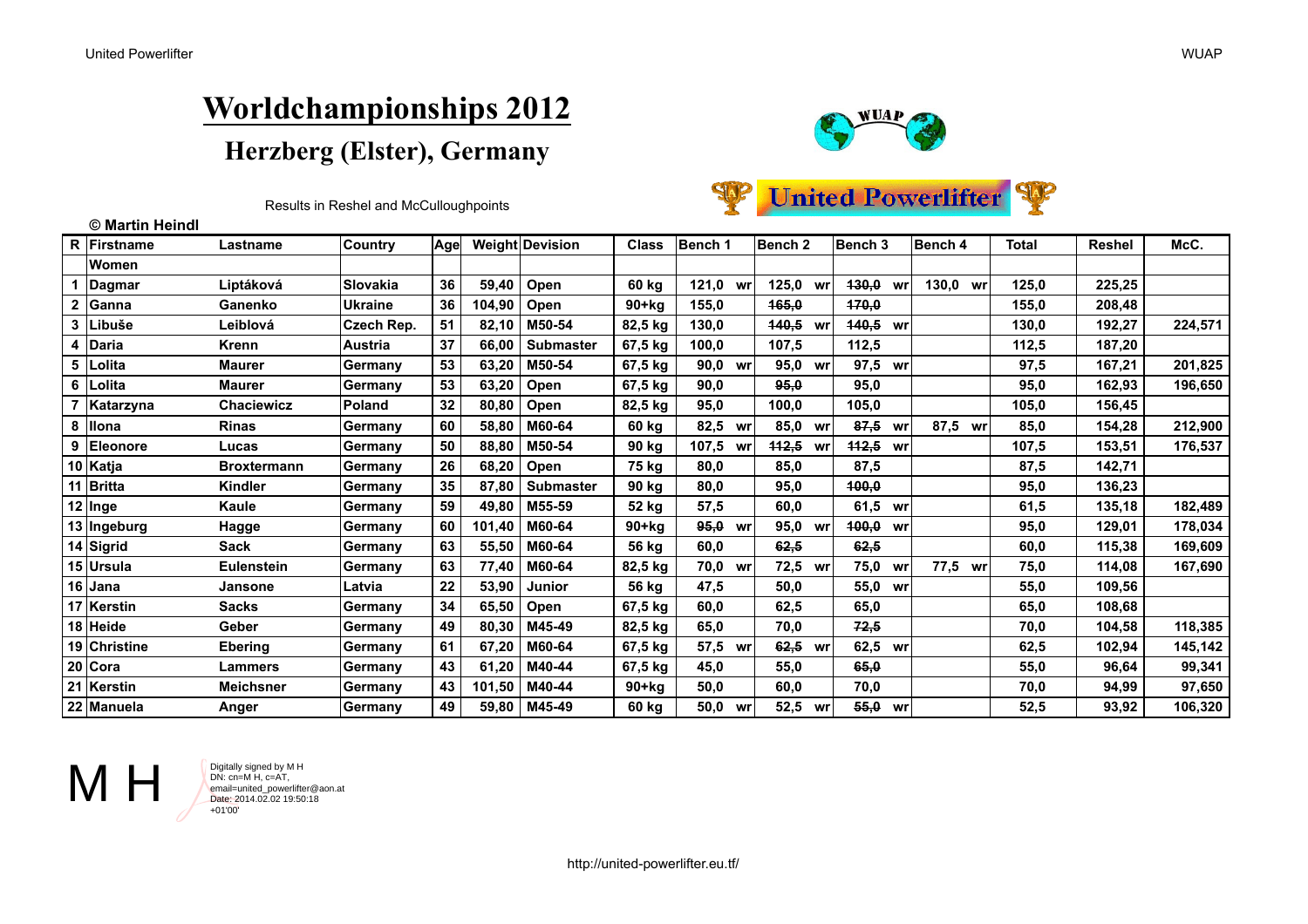

| Results in Reshel and McCulloughpoints |
|----------------------------------------|
|----------------------------------------|

|  | United Powerlifter |  |
|--|--------------------|--|
|--|--------------------|--|

|                | © Martin Heindl     |                 |                   |     |        |                   |              |             |                    |             |          |              |        |         |
|----------------|---------------------|-----------------|-------------------|-----|--------|-------------------|--------------|-------------|--------------------|-------------|----------|--------------|--------|---------|
| $\mathsf{R}$   | Firstname           | Lastname        | <b>Country</b>    | Age |        | Weight Devision   | <b>Class</b> | Bench 1     | Bench <sub>2</sub> | Bench 3     | Bench 4  | <b>Total</b> | Reshel | McC.    |
|                | 23 Ingrid           | <b>Cedel</b>    | Germany           | 65  | 57.40  | M65-69            | 60 kg        | 40,0        | 45,0               | 47,5        |          | 45,0         | 83,70  | 128,312 |
|                | 24 Anne-Kathrin     | <b>Miegel</b>   | Germany           | 47  | 83.20  | M45-49            | 90 kg        | 52,5        | 55,0               | 57,5        |          | 55,0         | 80,91  | 88,672  |
|                |                     |                 |                   |     |        |                   |              |             |                    |             |          |              |        |         |
|                | Men Submaster, Open |                 |                   |     |        |                   |              |             |                    |             |          |              |        |         |
| 1              | Zoltán              | <b>Csepregi</b> | Hungary           | 37  | 108,20 | Open              | 110 kg       | 360.0<br>wr | 370,0<br><b>WI</b> | 420.0<br>wr | 420.0 wr | 370.0        | 329,30 |         |
| $\mathbf{2}$   | <b>Didier</b>       | <b>Michelon</b> | France            | 48  | 113,30 | Open              | 125 kg       | 317,5       | 332,5<br>W         | 337,5 wr    |          | 337,5        | 295,65 | 329,354 |
| 3              | Sándor              | Vörös           | Slovakia          | 36  | 122,60 | Open              | 125 kg       | 300,0       | 325,0              | 335,0 wr    |          | 325,0        | 279,83 |         |
| 4              | Piotr               | Herold          | <b>Poland</b>     | 28  | 99,70  | Open              | 100 kg       | 290,0       | 305,0              | 320,5 wr    |          | 305,0        | 279,69 |         |
| 5              | <b>Marcus</b>       | Heuer           | Germany           | 20  | 103,60 | Open              | 110 kg       | 270,0       | 277,5 WI           | 300,0 wr    |          | 300,0        | 270,90 |         |
| 6              | Sergiy              | <b>Naleikin</b> | <b>Ukraine</b>    | 31  | 78,30  | Open              | 82,5 kg      | 250,0       | 260,5 WI           | 260,5 wr    |          | 250,0        | 268,75 |         |
| $\overline{7}$ | Erik                | Bačinský        | Slovakia          | 34  | 73,70  | Open              | 75 kg        | 210,0       | 225,0              | 235,5 wr    |          | 235,5        | 268,23 |         |
| 8              | <b>lVladimír</b>    | <b>Urban</b>    | <b>Slovakia</b>   | 39  | 86.40  | <b>Submaster</b>  | 90 kg        | 250,0       | 260,0              | 265,5 wr    |          | 265,5        | 264,44 |         |
|                | 9 Kai-Uwe           | Göllnitz        | Germany           | 38  | 128,10 | Open              | 140 kg       | 305,0       | 342,5              | 0,0         |          | 305,0        | 260,47 |         |
|                | $10$ Jiří           | <b>Havrda</b>   | Czech Rep.        | 38  | 141,10 | Open              | 140+kg       | 300.0       | 305,0<br>W         | 310,0 wr    |          | 310,0        | 260,09 |         |
|                | 11 Krzystof         | Zakrzewski      | Poland            | 34  | 89,50  | Open              | 90 kg        | 245.0       | 252,5              | 265,0       |          | 265.0        | 257.58 |         |
|                | 12 Sergii           | <b>Polutin</b>  | <b>Ukraine</b>    | 37  | 104,90 | <b>Submaster</b>  | 110 kg       | 280,0       | 0,0                | 0,0         |          | 280,0        | 251,72 |         |
|                | 13 Łukasz           | Kozłowski       | <b>Poland</b>     | 27  | 88,40  | Open              | 90 kg        | 250,0       | 255,0              | 262,5       |          | 255,0        | 250,16 |         |
| 14             | Roman               | Marśálek        | <b>Czech Rep.</b> | 35  | 89,00  | Open              | 90 kg        | 230,0       | 250,0              | 260,0       |          | 250,0        | 244,00 |         |
|                | 15 Peter            | <b>Funtík</b>   | <b>Slovakia</b>   | 33  | 126,70 | Open              | 140 kg       | 260,0       | 270,0              | 285,0       |          | 285,0        | 243,96 |         |
|                | 16 Martin           | <b>Kries</b>    | Germany           | 27  | 89,30  | Open              | 90 kg        | 250,0       | 260.0              | 265,0       |          | 250,0        | 243,50 |         |
| 17             | Oleksii             | Lisogor         | Ukraine           | 26  | 153,90 | Open              | $140+kg$     | 270,0       | 280,0              | 290,0       |          | 290,0        | 240,12 |         |
|                | $18$ Adam           | Kozłowski       | Poland            | 39  | 110,10 | <b>Submaster</b>  | 125 kg       | 242,5       | 262,5              | 265,0       |          | 265,0        | 234,53 |         |
|                | 19 Dawid            | <b>Deptuch</b>  | Poland            | 25  | 89,90  | Open              | 90 kg        | 220,0       | 232,5              | 240,0       |          | 240,0        | 232,80 |         |
|                | 20 Daniel           | Kaufmann        | Germany           | 36  |        | 89,20   Submaster | 90 kg        | 225,0       | 235,0              | 250,0       |          | 235,0        | 229,36 |         |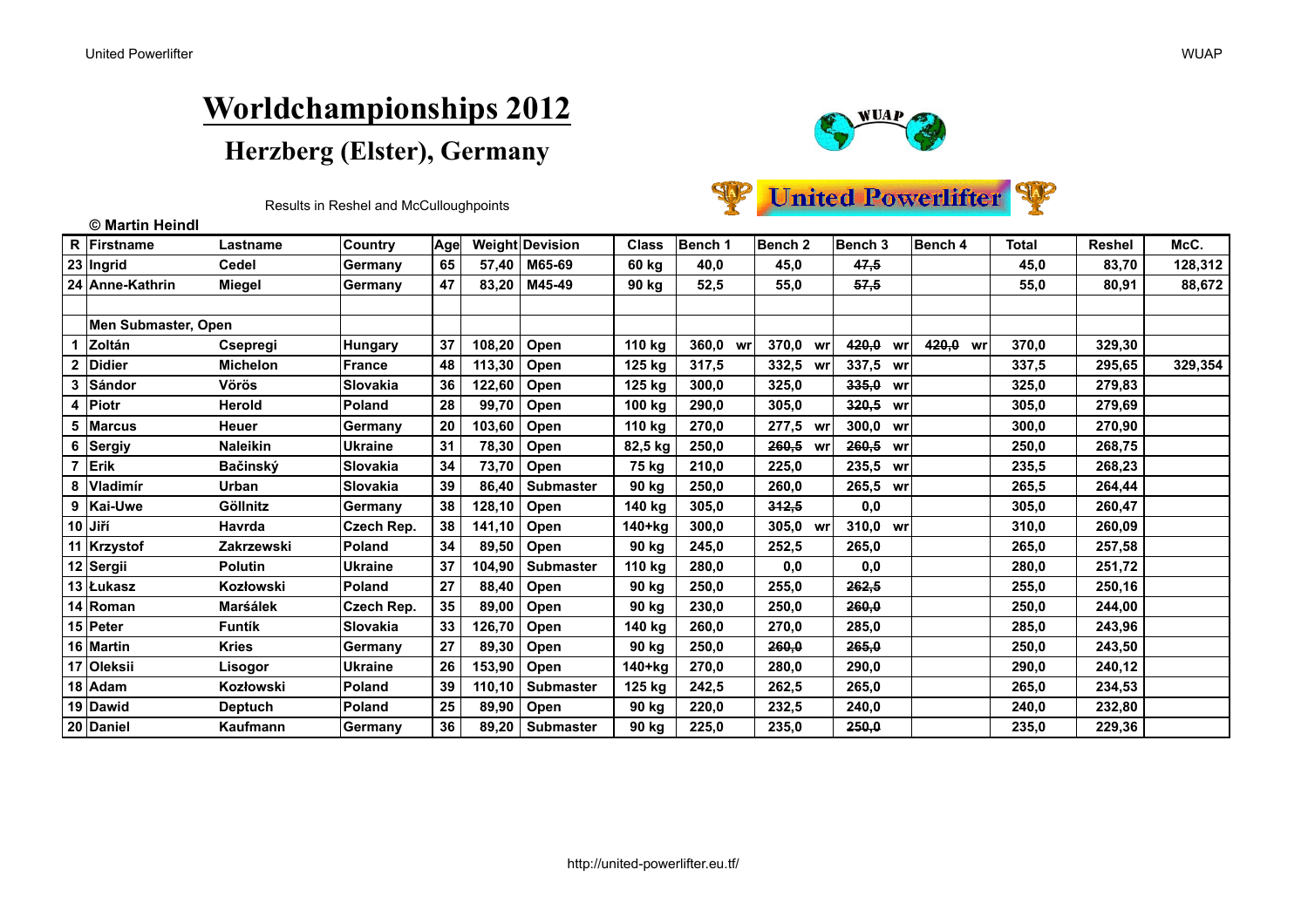

|  | <b>United Powerlifter</b> |  |
|--|---------------------------|--|
|--|---------------------------|--|

| © Martin Heindl    |                    |                 |     |        |                  |              |         |                    |         |         |              |               |      |
|--------------------|--------------------|-----------------|-----|--------|------------------|--------------|---------|--------------------|---------|---------|--------------|---------------|------|
| R Firstname        | Lastname           | <b>Country</b>  | Age |        | Weight Devision  | <b>Class</b> | Bench 1 | Bench <sub>2</sub> | Bench 3 | Bench 4 | <b>Total</b> | <b>Reshel</b> | McC. |
| 21 Krzysztof       | <b>Celiński</b>    | <b>Poland</b>   | 27  | 101,60 | Open             | 110 kg       | 240,0   | 250,0              | 270,0   |         | 250,0        | 227,25        |      |
| 22 Arkadiusz       | Herold             | Poland          | 39  | 97,60  | <b>Submaster</b> | 100 kg       | 240,0   | 240,0              | 250,0   |         | 240,0        | 222,00        |      |
| 23 Sandro          | <b>Kreller</b>     | Germany         | 31  | 67,20  | Open             | 67,5 kg      | 165,0   | 470,0              | 172,5   |         | 172,5        | 214,94        |      |
| 24 Heiko           | Fritsch            | Germany         | 33  | 97,40  | Open             | 100 kg       | 220,0   | 230,0              | 230,0   |         | 230,0        | 212,98        |      |
| 25 József          | <b>Kovács</b>      | <b>Hungary</b>  | 35  | 88,00  | <b>Submaster</b> | 90 kg        | 200,0   | 200,0              | 215,0   |         | 215,0        | 211,35        |      |
| 26 Maksims         | <b>Gordejevs</b>   | Latvia          | 28  | 99,60  | Open             | 100 kg       | 230,0   | 250,0              | 252,5   |         | 230,0        | 210,91        |      |
| $27$ Ron           | <b>Kronschwitz</b> | Germany         | 31  | 81,40  | Open             | 82,5 kg      | 190,0   | 197,5              | 202,5   |         | 202,5        | 210,80        |      |
| $28$ Gatis         | <b>Biezais</b>     | Latvia          | 37  | 82,20  | <b>Submaster</b> | 82,5 kg      | 190,0   | 202,5              | 240,0   |         | 202,5        | 209,39        |      |
| 29 Marek           | Hlavá              | Czech Rep.      | 35  | 116,60 | <b>Submaster</b> | 125 kg       | 240,0   | 262,5              | 267,5   |         | 240.0        | 208.80        |      |
| 30 Ringo           | <b>Riedel</b>      | Germany         | 29  | 82,40  | Open             | 82,5 kg      | 180,0   | 195,0              | 202,5   |         | 202,5        | 208,78        |      |
| 31 Dani            | Oertig             | <b>Swiss</b>    | 28  | 98,00  | Open             | 100 kg       | 210,0   | 222,5              | 225,0   |         | 225,0        | 207,68        |      |
| 32 Juliusz         | Zbierski           | <b>Poland</b>   | 38  | 94,20  | <b>Submaster</b> | 100 kg       | 210,0   | 220,0              | 220,0   |         | 220,0        | 207,24        |      |
| 33 Andrey Nikolaev | <b>Dyatlov</b>     | <b>IUkraine</b> | 27  | 81,00  | Open             | 82,5 kg      | 190.0   | 190,0              | 197,5   |         | 197,5        | 206,19        |      |
| 34 Maciej          | Jaskiewicz         | <b>Poland</b>   | 35  | 89,10  | <b>Submaster</b> | 90 kg        | 205,0   | 210,0              | 245,0   |         | 210,0        | 204,96        |      |
| 35 Steffen         | <b>Hackbart</b>    | Germany         | 28  | 75,00  | Open             | 75 kg        | 180,0   | 195,0              | 210,0   |         | 180,0        | 201,06        |      |
| 36 Róbert          | Csetényi           | <b>Hungary</b>  | 35  | 103,30 | <b>Submaster</b> | 110 kg       | 210,0   | 220,0              | 225,0   |         | 220,0        | 198.88        |      |
| $37$ Ján           | <b>Siska</b>       | Slovakia        | 32  | 118,10 | Open             | 125 kg       | 202,5   | 212,5              | 222,5   |         | 222,5        | 192,91        |      |
| 38 Piotr           | Wojciechowski      | Poland          | 27  | 115,50 | Open             | 125 kg       | 200,0   | 220,0              | 225,0   |         | 220,0        | 191,84        |      |
| 39 Sebastian       | <b>Balner</b>      | Poland          | 39  | 100,70 | <b>Submaster</b> | 110 kg       | 200,0   | 220,0              | 220,0   |         | 200,0        | 182,60        |      |
| 40 Krzystof        | Traczyk            | Poland          | 38  | 81,70  | <b>Submaster</b> | 82,5 kg      | 170,0   | 475.0              | 175,0   |         | 175,0        | 181,83        |      |
| 41 Alexander       | Horváth            | <b>Slovakia</b> | 31  | 101,90 | Open             | 110 kg       | 200,0   | 210,0              | 210,0   |         | 200,0        | 181,80        |      |
| 42 Thomas          | Winkelmann         | Germany         | 28  | 77,70  | Open             | 82,5 kg      | 155,0   | 162,5              | 167,5   |         | 167,5        | 181,57        |      |
| 43 Vratislav       | <b>Tondr</b>       | Czech Rep.      | 32  | 88,80  | Open             | 90 kg        | 170,0   | 480,0              | 180,0   |         | 180,0        | 176,04        |      |
| 44 Marcin          | Herok              | Poland          | 37  | 71,90  | <b>Submaster</b> | 75 kg        | 110,0   | 150,0              | 160,0   |         | 150,0        | 174,90        |      |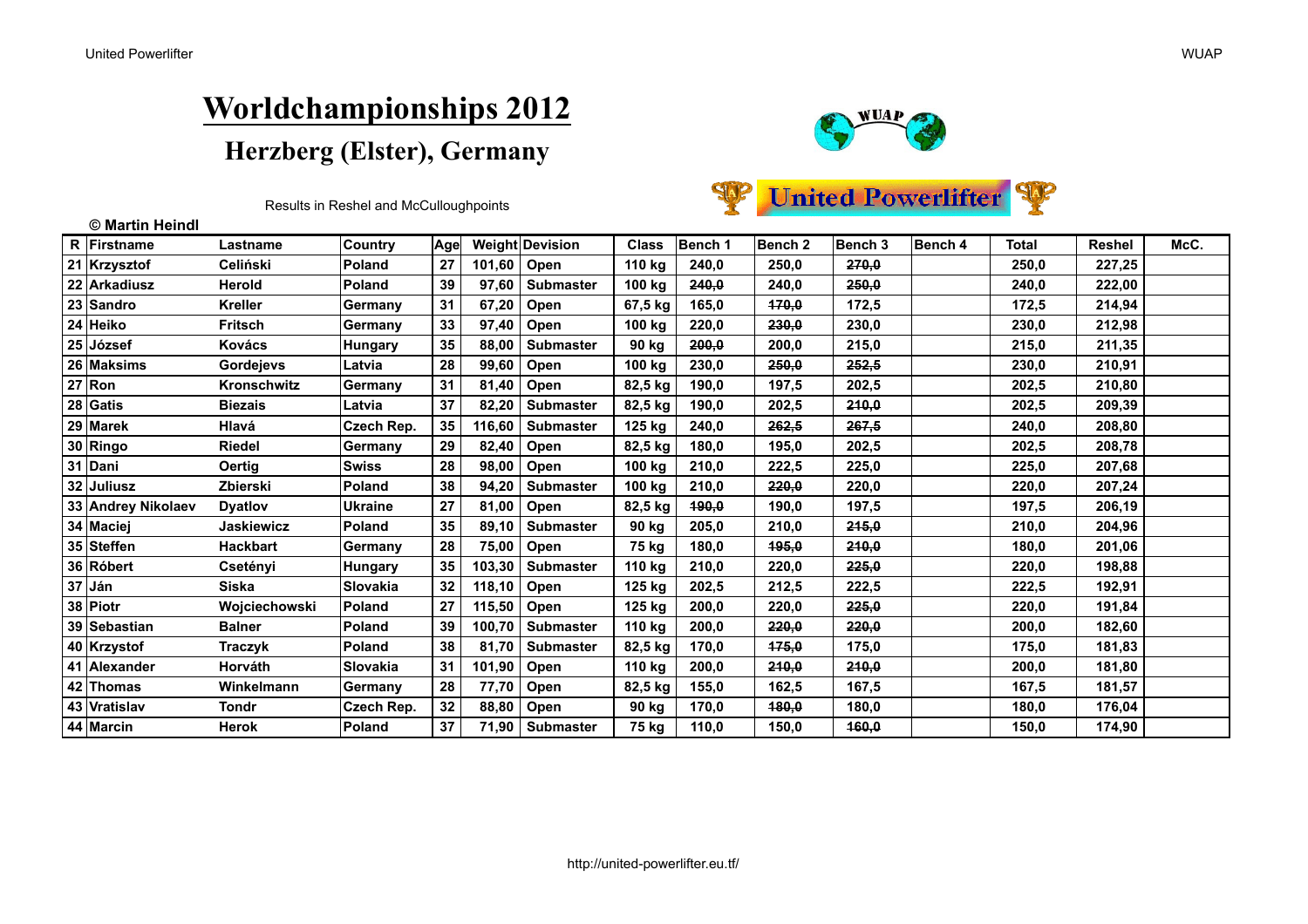



|  | <b>Jnited Powerlifter</b> |  |
|--|---------------------------|--|
|--|---------------------------|--|

|                | © Martin Heindl      |                   |                |     |        |                  |              |             |                    |             |             |              |               |      |
|----------------|----------------------|-------------------|----------------|-----|--------|------------------|--------------|-------------|--------------------|-------------|-------------|--------------|---------------|------|
|                | R Firstname          | Lastname          | <b>Country</b> | Age |        | Weight Devision  | <b>Class</b> | Bench 1     | Bench <sub>2</sub> | Bench 3     | Bench 4     | <b>Total</b> | <b>Reshel</b> | McC. |
|                | 45 Gordon            | <b>Pflaumer</b>   | Germany        | 27  | 74,50  | Open             | 75 kg        | 145,0       | 150,0              | 155,0       |             | 155,0        | 174,22        |      |
|                | 46 Harald            | Vielhaber         | <b>Austria</b> | 37  | 80.70  | <b>Submaster</b> | 82,5 kg      | 160,0       | 165,0              | 470.0       |             | 165.0        | 172,92        |      |
|                | 47 Mario             | Auer              | <b>Austria</b> | 39  | 89,50  | <b>Submaster</b> | 90 kg        | 160,0       | 175,0              | 490,0       |             | 175,0        | 170,10        |      |
|                | 48 Marcin            | Wawrykow          | <b>Poland</b>  | 26  | 124,60 | Open             | 125 kg       | 190,0       | 0,0                | 0,0         |             | 190,0        | 163,02        |      |
|                | 49 Mihails           | <b>Rekaikins</b>  | <b>Latvia</b>  | 36  | 95,80  | <b>Submaster</b> | 100 kg       | 135,0       | 170,0              | 475.0       |             | 170.0        | 158.61        |      |
|                | 50 Dariusz           | <b>Szczęsny</b>   | <b>Poland</b>  | 29  | 71,60  | Open             | 75 kg        | 130,0       | 145,0              | 445,0       |             | 130,0        | 152,10        |      |
|                | 51 Tomasz            | <b>Czapiewski</b> | <b>Poland</b>  | 34  | 142,20 | Open             | 140+kg       | 180,0       | 270.0              | 290.0       |             | 180.0        | 150.84        |      |
| 52             | Adam                 | Nalewajk          | Poland         | 25  | 138,90 | Open             | 140 kg       | 155,0       | 170,0              | 480,0       |             | 170,0        | 143,14        |      |
|                | János                | Kajdi             | Hungary        | 38  | 156.40 | <b>Submaster</b> | $140+kg$     | 0,0         | 0,0                | 0,0         |             | 0,0          | 0.00          |      |
|                | <b>Milan</b>         | Gejdoš            | Slovakia       | 32  | 87,90  | Open             | 90 kg        | 245,0       | 245,0              | 245,0       |             | 0,0          | 0,00          |      |
|                | Sergii               | <b>Polutin</b>    | Ukraine        | 37  | 104,90 | Open             | 110 kg       | 0,0         | 0,0                | 0,0         |             | 0,0          | 0,00          |      |
|                |                      |                   |                |     |        |                  |              |             |                    |             |             |              |               |      |
|                | Men Teenager, Jumior |                   |                |     |        |                  |              |             |                    |             |             |              |               |      |
|                | Richárd              | <b>Buda</b>       | <b>Hungary</b> | 19  | 99,90  | T18-19           | 100 kg       | 265,0 wr    | 275,0 wr           | 280,0<br>wr | 290,0 wr    | 280,0        | 256,48        |      |
| $\overline{2}$ | Máté                 | Szilágyi          | <b>Hungary</b> | 21  | 96,80  | Junior           | 100 kg       | 275,0<br>wr | 285,0<br>wr        | 290,0<br>wr |             | 275,0        | 255,20        |      |
|                | 3 Michał             | <b>Kretosz</b>    | <b>Poland</b>  | 19  | 73,60  | T18-19           | 75 kg        | 175,0       | 182,0<br>wr        | 195,0<br>wr | 200,0<br>wr | 195,0        | 222,11        |      |
| 4              | Tomáš                | Bugáň             | ISlovakia      | 22  | 89,10  | Junior           | 90 kg        | 200,0       | 212,5              | 222,5       |             | 222,5        | 217,16        |      |
|                | 5 Michal             | Liška             | ISlovakia      | 19  | 101,30 | T18-19           | 110 kg       | 220,0 wr    | 235,0 wr           | 240.0 wr    |             | 235.0        | 213,85        |      |
|                | 6 Miroslav           | Čaba              | ISlovakia      | 19  | 81,60  | T18-19           | 82,5 kg      | 180,0       | 190,0              | 200,0       |             | 200,0        | 207,80        |      |
|                | 7 Mateusz            | Gajewicz          | <b>Poland</b>  | 19  | 81.60  | T18-19           | 82,5 kg      | 175,0       | 185.0              | 197,5       |             | 197,5        | 205.20        |      |
|                | 8 Benjamin           | Hecht             | Germany        | 22  | 105,20 | <b>Junior</b>    | 110 kg       | 200,0       | 215,0              | 227,5       |             | 227,5        | 204,30        |      |
|                | 9 Nico               | <b>Gollnick</b>   | Germany        | 21  | 137,00 | Junior           | 140 kg       | 215,0       | 227,5 wr           | 232,5 wr    |             | 232,5        | 196.23        |      |
|                | 10 Christian         | <b>Alijew</b>     | Germany        | 20  | 81,00  | Junior           | 82,5 kg      | 160,0       | 170,0              | 185,0       |             | 185,0        | 193,14        |      |
|                | 11 Jacek             | <b>Brodzik</b>    | <b>Poland</b>  | 19  |        | 66,30   T18-19   | 67,5 kg      | 145,0       | 152,5              | 458,0<br>wr | 458,0<br>wr | 152,5        | 192,61        |      |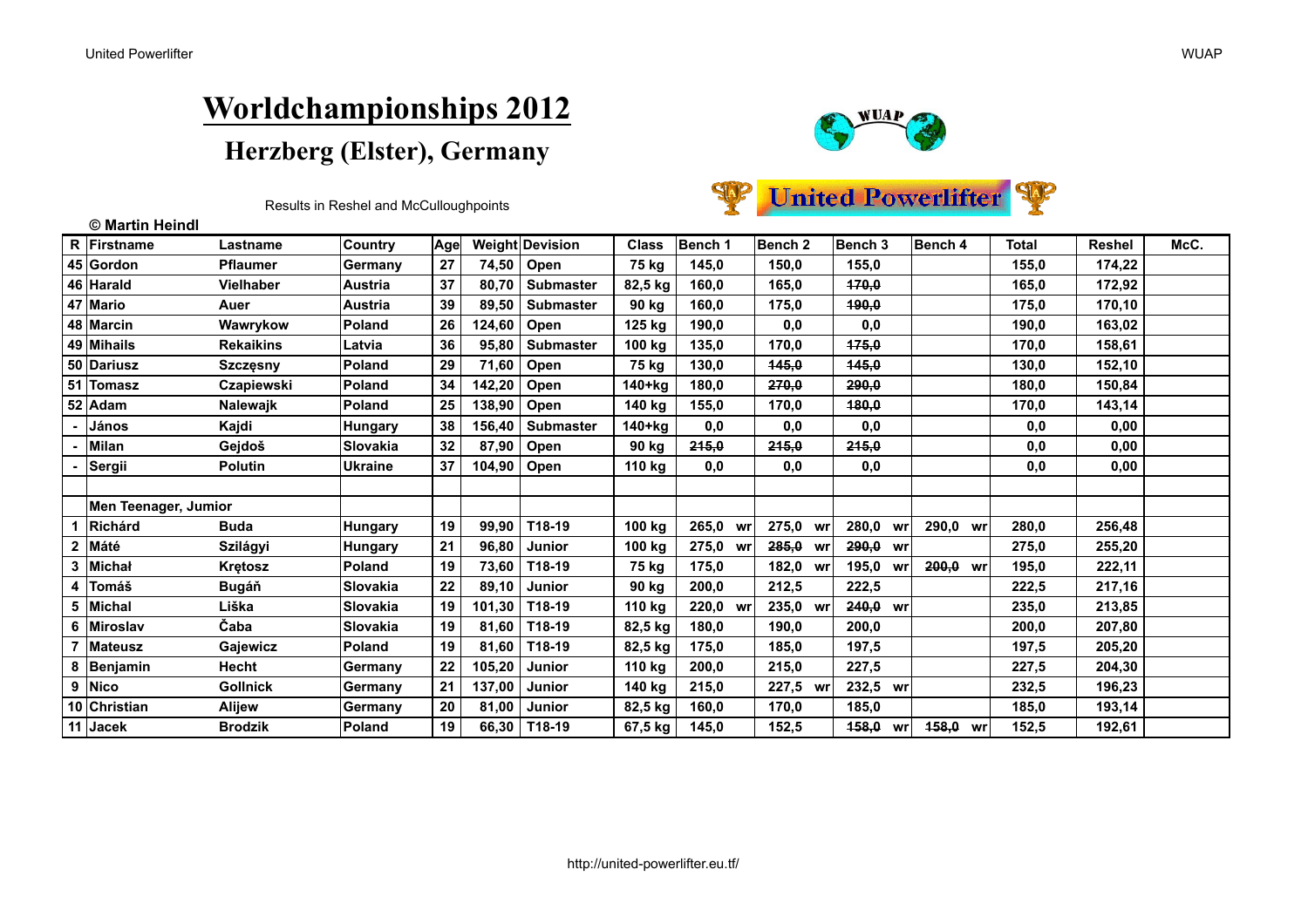

**United Powerlifter** 

|                | © Martin Heindl    |                    |                 |     |        |                 |              |         |                    |              |             |              |        |         |
|----------------|--------------------|--------------------|-----------------|-----|--------|-----------------|--------------|---------|--------------------|--------------|-------------|--------------|--------|---------|
|                | <b>R</b> Firstname | Lastname           | <b>Country</b>  | Age |        | Weight Devision | <b>Class</b> | Bench 1 | Bench <sub>2</sub> | Bench 3      | Bench 4     | <b>Total</b> | Reshel | McC.    |
|                | 12 Daniel          | <b>Eckert</b>      | Germany         | 23  | 86,30  | Junior          | 90 kg        | 155,0   | 167,5              | 172,5        |             | 172,5        | 171,81 |         |
|                | 13 Sebastian       | <b>Pawlik</b>      | Poland          | 20  | 76,90  | Junior          | 82,5 kg      | 140,0   | 150,0              | 155,0        |             | 155,0        | 169,42 |         |
|                | 14 Martin          | <b>Neumann</b>     | Germany         | 20  | 70,80  | Junior          | 75 kg        | 127,5   | 127,5              | 137,5        |             | 137,5        | 162,53 |         |
|                | 15 Stefan          | <b>Muckenhuber</b> | <b>Austria</b>  | 20  | 65,80  | Junior          | 67,5 kg      | 120,0   | 125,0              | 127.5        |             | 125,0        | 159,13 |         |
|                | 16 Milan           | Mazáč              | <b>Slovakia</b> | 18  | 111,50 | T18-19          | 125 kg       | 170,0   | 180,0              | 185,0        |             | 180,0        | 158,58 |         |
|                | 17 $\lfloor$ Lars  | Jenjahn            | Germany         | 23  | 99,00  | <b>Junior</b>   | 100 kg       | 165,0   | 172,5              | <b>182.5</b> |             | 172,5        | 158.53 |         |
|                | 18 Manuel          | Wolf               | Germany         | 23  | 71,90  | Junior          | 75 kg        | 130,0   | 135,0              | 137,5        |             | 135.0        | 157,41 |         |
|                | 19 Vladislav       | Trubin             | <b>Russia</b>   | 19  | 65,40  | T18-19          | 67,5 kg      | 100,0   | 115,0              | 120,0        |             | 120,0        | 154,08 |         |
|                | 20 Dainis          | <b>Tkačovs</b>     | Latvia          | 21  | 103,80 | Junior          | 110 kg       | 170,0   | 200.0              | 210.0        |             | 170.0        | 153,34 |         |
|                | 21 Christopher     | Eibl               | <b>Austria</b>  | 22  | 108,80 | Junior          | 110 kg       | 140,0   | 150,0              | 160,0        |             | 160,0        | 142,08 |         |
|                | 22 Kamil           | Lipiński           | Poland          | 16  | 74,40  | T16-17          | 75 kg        | 115,0   | 120,0              | 425,0        |             | 120,0        | 135,36 |         |
|                |                    |                    |                 |     |        |                 |              |         |                    |              |             |              |        |         |
|                | <b>Men Master</b>  |                    |                 |     |        |                 |              |         |                    |              |             |              |        |         |
|                | <b>Didier</b>      | <b>Michelon</b>    | <b>France</b>   | 48  | 113,80 | M45-49          | 125 kg       | 317,5   | 0,0                | 0,0          |             | 317,5        | 277,81 | 309,483 |
|                | 2 Roland           | <b>Schubert</b>    | Germany         | 72  | 91,30  | M70-74          | 100 kg       | 145,0   | 152,5<br>wr        | 160,0 wr     |             | 160,0        | 153,60 | 273,408 |
| 3              | <b>IFerenc</b>     | <b>Balázs</b>      | <b>Hungary</b>  | 42  | 112,90 | M40-44          | 125 kg       | 290,0   | 305.0              | 305,0        |             | 305.0        | 267,79 | 271,539 |
|                | 4 Reinhold         | Sack               | Germany         | 66  | 74,50  | M65-69          | 75 kg        | 145,0   | 152,5              | <b>457.5</b> |             | 152,5        | 171,41 | 268,257 |
|                | 5 Rupert           | <b>Wick</b>        | Germany         | 46  | 57,20  | M45-49          | 60 kg        | 145,0   | 155,0              | 461,0 wr     |             | 155,0        | 239,17 | 257,820 |
| 6              | Erwin              | <b>Trichlin</b>    | <b>Austria</b>  | 73  | 66,20  | M70-74          | 67,5 kg      | 105,0   | 110,0              | 115,0        | 449,0<br>wr | 110,0        | 139,48 | 253,854 |
| $\overline{7}$ | <b>Vincent</b>     | Kondákor           | <b>Slovakia</b> | 48  | 98,70  | M45-49          | 100 kg       | 230,0   | 245,0              | 260,0<br>er  |             | 245,0        | 225,65 | 251,369 |
|                | 8 Ulrich           | <b>Vetter</b>      | Germany         | 60  | 105,30 | M60-64          | 110 kg       | 180,0   | 192,5<br>wr        | 200,0<br>wr  | 205,0<br>wr | 200,0        | 179,60 | 247,848 |
|                | 9 Frieder          | Hachenberger       | Germany         | 69  | 97,50  | M65-69          | 100 kg       | 150,0   | 155,0              | 160,0        |             | 160,0        | 148,00 | 246,272 |
|                | 10 Jozef           | Péter              | Slovakia        | 61  | 131,90 | M60-64          | 140 kg       | 180,0   | 190,0              | 202,5 wr     |             | 202,5        | 171,92 | 242,411 |
|                | 11 Hans-Jürgen     | Kaule              | Germany         | 58  |        | 74,00   M55-59  | 75 kg        | 150,0   | 155,0              | 160,0        | 161,0<br>wr | 160.0        | 181,12 | 239,441 |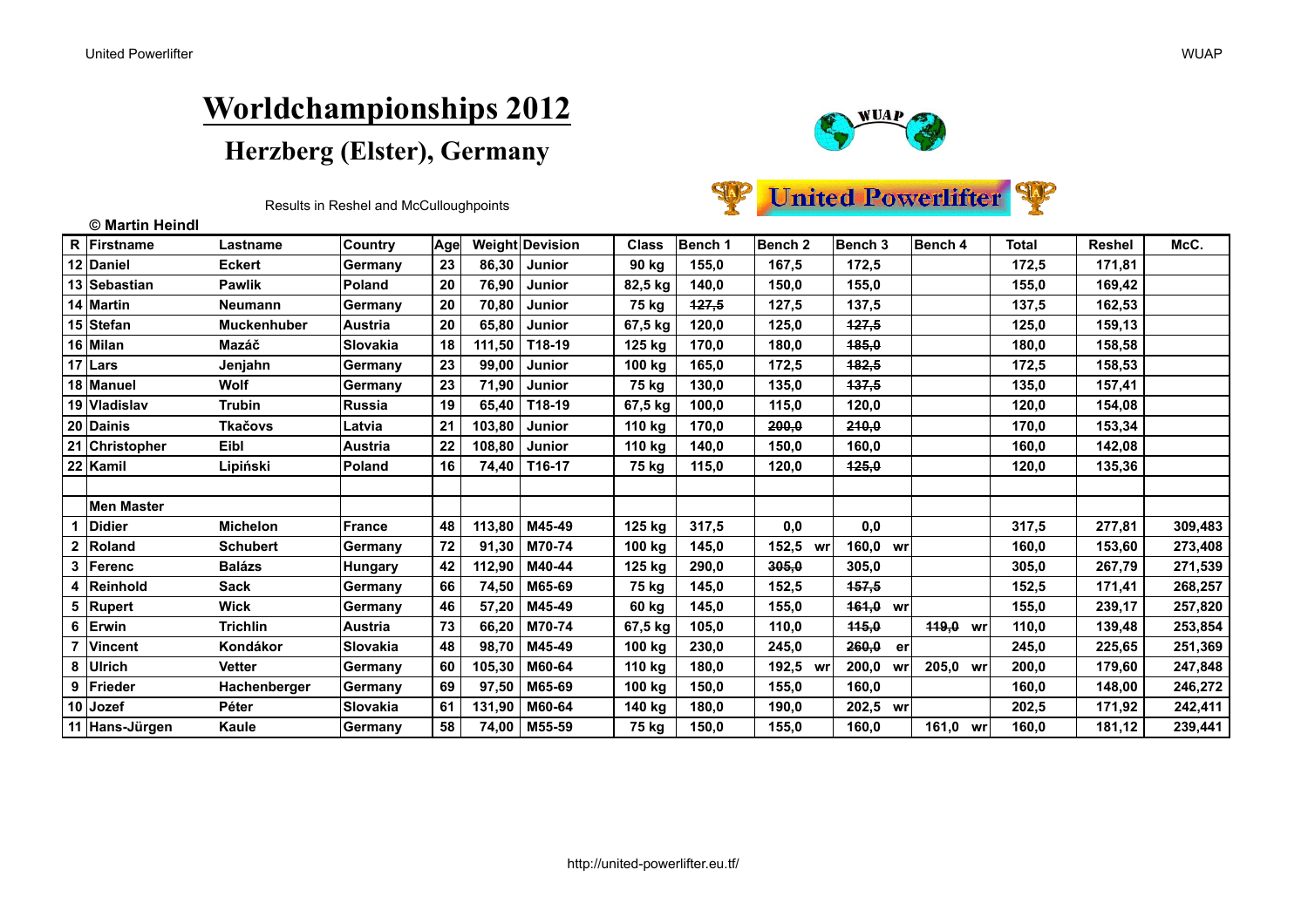



| © Martin Heindl |                    |                |     |        |                 |              |                |                    |             |             |              |               |         |
|-----------------|--------------------|----------------|-----|--------|-----------------|--------------|----------------|--------------------|-------------|-------------|--------------|---------------|---------|
| R Firstname     | Lastname           | Country        | Age |        | Weight Devision | <b>Class</b> | <b>Bench 1</b> | Bench <sub>2</sub> | Bench 3     | Bench 4     | <b>Total</b> | <b>Reshel</b> | McC.    |
| 12 Hans-Jürgen  | <b>Borkowski</b>   | Germany        | 62  | 94,00  | M60-64          | 100 kg       | 150,0          | 175,0              | 185,0       |             | 175,0        | 164,85        | 237,384 |
| 13 Franciszek   | <b>Szabluk</b>     | <b>Poland</b>  | 56  | 89.80  | M55-59          | 90 kg        | 190,0          | 190,0              | 200.0       |             | 190.0        | 184,30        | 234,614 |
| 14 Karl-Heinz   | May                | Germany        | 59  | 129,20 | M55-59          | 140 kg       | 180,0          | 195,0              | 202,5       | 212,5<br>wr | 202,5        | 172,73        | 233,189 |
| 15 Harald       | <b>Peschl</b>      | Germany        | 66  | 81.00  | M65-69          | 82,5 kg      | 135,0          | 142,5              | 0,0         |             | 142,5        | 148,77        | 232,825 |
| 16 Simon        | <b>Reitzle</b>     | Germany        | 63  | 112,00 | M60-64          | 125 kg       | 180.0          | 180,0              | 0,0         |             | 180,0        | 158.22        | 232,583 |
| 17 Béla         | Kling              | <b>Hungary</b> | 44  | 109,60 | M40-44          | 110 kg       | 230,0          | 240,0              | 250,0       |             | 250,0        | 221,50        | 231,246 |
| 18 Olegs        | <b>Illarionovs</b> | Latvia         | 46  | 88.80  | M45-49          | 90 kg        | 170,0          | 215,0<br>W         | 247,5<br>wr | 217.5<br>wr | 215.0        | 210,27        | 226,671 |
| 19 Karel        | Koldovský          | Czech Rep.     | 40  | 125,40 | M40-44          | 140 kg       | 260,0          | 270,0              | 280,0       |             | 260,0        | 222,82        | 222,820 |
| $20$ Axel       | Gent               | Germany        | 49  | 92,00  | M45-49          | 100 kg       | 195,0          | 205,0              | 205,0       |             | 205,0        | 195,57        | 221,385 |
| 21 Klaus        | Grosser            | Germany        | 57  | 116,00 | M55-59          | 125 kg       | 180,0          | 187,5              | 195,0       |             | 195,0        | 169,85        | 220,289 |
| 22 Peter        | <b>Klimo</b>       | Slovakia       | 51  | 106,80 | M50-54          | 110 kg       | 200,0          | 210,0              | 217.5       |             | 210.0        | 187,53        | 219,035 |
| 23 Krystian     | <b>Slosarek</b>    | Germany        | 54  | 112,60 | M50-54          | 125 kg       | 185,0          | 202,5              | 202,5       |             | 202,5        | 177,80        | 218,332 |
| 24 Mario        | <b>Böttcher</b>    | Germany        | 52  | 136,20 | M50-54          | 140 kg       | 202,5          | 212,5              | 217,5       |             | 217,5        | 183,79        | 218,156 |
| $25$ Jens       | <b>Bollwahn</b>    | Germany        | 41  | 87,80  | M40-44          | 90 kg        | 190,0          | 205,0              | 220,0       |             | 220,0        | 216,70        | 217,784 |
| 26 Joachim      | Zeder              | Germany        | 50  | 98,10  | M50-54          | 100 kg       | 190,0          | 200,0              | 205,0       |             | 205,0        | 189,22        | 217,597 |
| 27 Peter        | <b>Mihaly</b>      | Slovakia       | 54  | 146,20 | M50-54          | 140+kg       | 210,0          | 250,0<br>wr        | $0,0$ wr    |             | 210,0        | 175,14        | 215,072 |
| $28$ Jan        | Graczyk            | Poland         | 50  | 85,40  | M50-54          | 90 kg        | 150,0          | 185,0              | 185,0       |             | 185,0        | 185,74        | 213,601 |
| 29 Peter        | <b>Ihlenfeld</b>   | Germany        | 49  | 118,90 | M45-49          | 125 kg       | 210,0          | 217,5              | 222,5       |             | 217,5        | 188,36        | 213,218 |
| 30 Konrad       | <b>Merta</b>       | Germany        | 74  | 81,40  | M70-74          | 82,5 kg      | 100,0          | 110,0              | 0,0         |             | 110,0        | 114,51        | 212,989 |
| 31 Wiesław      | Wrŏbel             | Poland         | 55  | 94,60  | M55-59          | 100 kg       | 170,0          | 180,0              | 185,0       |             | 180.0        | 169,02        | 211,275 |
| 32 Wolfgang     | Loof               | Germany        | 64  | 90,00  | M60-64          | 90 kg        | 135,0          | 145,0              | 155,0       |             | 145,0        | 140,51        | 210,898 |
| $33$ Kurt       | <b>Rooch</b>       | Germany        | 55  | 67,20  | M55-59          | 67,5 kg      | 117,5 wr       | 125,0 wr           | 135,0<br>wr | 140.0 wr    | 135,0        | 168,21        | 210,263 |
| 34 Dariusz      | <b>Bojarczuk</b>   | <b>Poland</b>  | 50  | 133,40 | M50-54          | 140 kg       | 200,0          | 210,0              | 215,0       |             | 215,0        | 182,32        | 209,668 |
| $35$ Lutz       | <b>Dürre</b>       | Germany        | 52  | 131,60 | M50-54          | 140 kg       | 207,5          | 212,5              | 247,5       |             | 207,5        | 176,38        | 209,357 |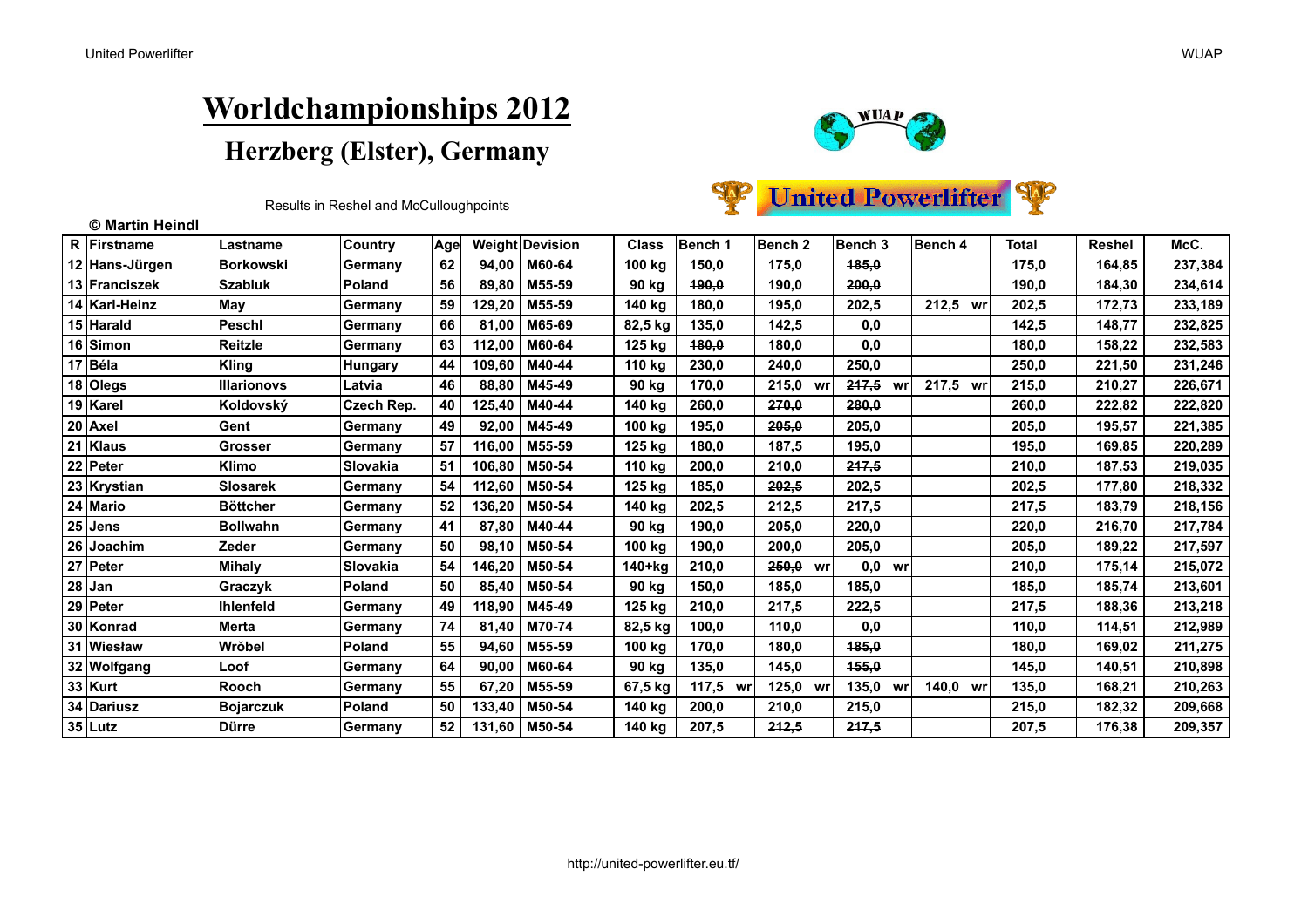$\overline{R}$  $\overline{36}$  $\overline{37}$ 

48

 $\frac{49}{50}$ 

 $\overline{52}$ 

 $\begin{array}{c|c}\n53 \\
\hline\n54 \\
\hline\n55\n\end{array}$ 

 $\overline{56}$  $\overline{\phantom{0}}$  57  $\overline{58}$  $59$ 

## **Worldchampionships 2012** Herzberg (Elster), Germany



**United Powerlifter** 

| © Martin Heindl |                   |                 |             |        |                        |              |                |                    |             |                    |              |        |         |
|-----------------|-------------------|-----------------|-------------|--------|------------------------|--------------|----------------|--------------------|-------------|--------------------|--------------|--------|---------|
| Firstname       | Lastname          | Country         | <b>Agel</b> |        | <b>Weight Devision</b> | <b>Class</b> | <b>Bench 1</b> | Bench <sub>2</sub> | Bench 3     | <b>Bench 4</b>     | <b>Total</b> | Reshel | McC.    |
| Wilfried        | <b>Pleske</b>     | Germany         | 69          | 101,30 | M65-69                 | 110 kg       | 125,0          | 132,5              | 137,5       |                    | 137,5        | 125,13 | 208,208 |
| Marián          | Kamenský          | <b>Slovakia</b> | 40          | 81,60  | M40-44                 | 82,5 kg      | 180,0          | 200,0<br>wr        | $220,0$ wr  |                    | 200,0        | 207,80 | 207,800 |
| Antoni          | Kaliński          | Poland          | 58          | 65,70  | M55-59                 | 67,5 kg      | 116,0<br>wr    | 122,5<br>wr        | 430,0 wr    |                    | 122,5        | 156,68 | 207,128 |
| Heinz           | <b>Schmiedeck</b> | Germany         | 51          | 81,70  | M50-54                 | 82,5 kg      | 160,0          | 170.0              | 175,0       |                    | 170,0        | 176,63 | 206,304 |
| Jānis           | Lasmanis          | Latvia          | 57          | 73,90  | M55-59                 | 75 kg        | 125,0          | 430.0              | 140,0       |                    | 140,0        | 159,04 | 206,275 |
| Frank           | <b>Hurraß</b>     | Germany         | 51          | 125,00 | M50-54                 | 125 kg       | 187,5          | 200.0              | 205,0       |                    | 205,0        | 175,89 | 205,440 |
| Joachim         | <b>Krebs</b>      | Austria         | 44          | 102,40 | M40-44                 | 110 kg       | 200,0          | 210,0              | 215,0       |                    | 215,0        | 195,22 | 203,810 |
| Werner          | <b>Paschke</b>    | Germany         | 66          | 86,10  | M65-69                 | 90 kg        | 110,0          | 120,0              | 130,0       |                    | 130,0        | 129,74 | 203,043 |
| Jürgen          | <b>Dziergwa</b>   | Germany         | 54          | 67,30  | M50-54                 | 67,5 kg      | 127,5          | 132,5              | 137,5 wr    |                    | 132,5        | 164,57 | 202,086 |
| Ladislav        | Maszav            | <b>Slovakia</b> | 42          | 118,80 | M40-44                 | 125 kg       | 220,0          | 230,0              | 250,0       |                    | 230,0        | 199,18 | 201,969 |
| Stanisław       | Kozeko            | Poland          | 55          | 101,40 | M55-59                 | 110 kg       | 170,0          | 175,0              | 185,0       |                    | 175,0        | 159,25 | 199,063 |
| Claudio         | <b>Biderbost</b>  | <b>Swiss</b>    | 44          | 99,70  | M40-44                 | 100 kg       | 207,5          | 245,0              | 245,0       |                    | 207,5        | 190,28 | 198,650 |
| Armin           | <b>Bunzel</b>     | Germany         | 60          | 97,10  | M60-64                 | 100 kg       | 125,0          | <b>155.0</b>       | 155,0       |                    | 155,0        | 143,69 | 198,28  |
| Zbigniew        | Gulajski          | Poland          | 41          | 66,90  | M40-44                 | 67,5 kg      | 150,0          | 157,5<br>er        | 157,5<br>er | <b>161.0</b><br>wr | 157,5        | 197,19 | 198,176 |
| lmrich          | <b>Klacso</b>     | Slovakia        | 42          | 97,80  | M40-44                 | 100 kg       | 200,0          | 210,0              | 245,0       |                    | 210,0        | 194,04 | 196,757 |
| Jaroslav        | Wožniak           | Czech Rep.      | 57          | 109,70 | M55-59                 | 110 kg       | 160,0          | 170.0              | 170,0       |                    | 170,0        | 150,62 | 195,354 |
| René            | <b>Kühnl</b>      | Germany         | 47          | 95,40  | M45-49                 | 100 kg       | 155.0          | 180.0              | 190.0       |                    | 190.0        | 177,65 | 194,704 |
| Gerd            | <b>Müller</b>     | Germany         | 60          | 81,00  | M60-64                 | 82,5 kg      | 120,0          | 130,0              | 135,0       |                    | 135,0        | 140,94 | 194,497 |
| Uwe             | <b>Schwaier</b>   | Germany         | 55          | 90,00  | M55-59                 | 90 kg        | 160.0          | 470.0              | 170,0       |                    | 160.0        | 155,04 | 193,800 |
| Karl            | <b>Schrabauer</b> | Austria         | 45          | 108,40 | M45-49                 | 110 kg       | 185,0          | 205.0              | 215,0       |                    | 205.0        | 182,25 | 193,180 |
| Hans            | <b>Schuh</b>      | Germany         | 44          | 140,20 | M40-44                 | 140+kg       | 200,0          | 215.0              | 220,0       |                    | 220,0        | 184,80 | 192,931 |
| Kai-Uwe         | Werner            | Germany         | 41          | 120,70 | M40-44                 | 125 kg       | 212,5          | 220.0              | 245,0       |                    | 220.0        | 189,86 | 190,809 |
| Bernhard        | Gromadecki        | Germany         | 75          | 73,90  | M75-79                 | 75 kg        | 85,0           | 87,5               | 87,5        |                    | 87,5         | 99,40  | 188,860 |
| Michael         | <b>Schäfer</b>    | <b>Germany</b>  | 50          | 114,20 | M50-54                 | 125 kg       | 175.0          | 185.0              | 187.5       |                    | 187.5        | 164.06 | 188,672 |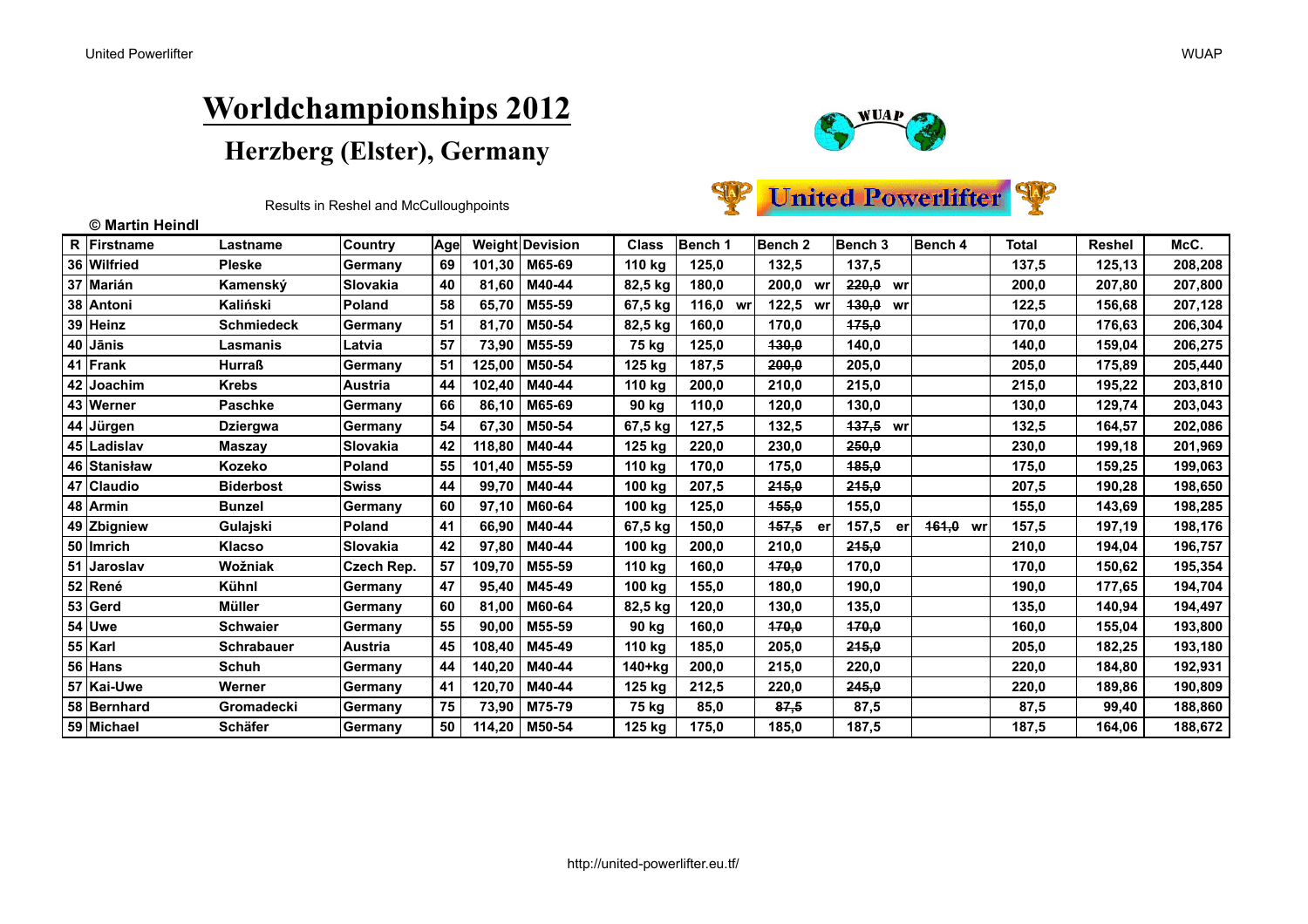



| © Martin Heindl |                    |                 |     |        |                 |              |                |                    |             |         |       |               |         |
|-----------------|--------------------|-----------------|-----|--------|-----------------|--------------|----------------|--------------------|-------------|---------|-------|---------------|---------|
| R Firstname     | Lastname           | <b>Country</b>  | Age |        | Weight Devision | <b>Class</b> | <b>Bench 1</b> | Bench <sub>2</sub> | Bench 3     | Bench 4 | Total | <b>Reshel</b> | McC.    |
| 60 Valeri       | <b>Trubin</b>      | Russia          | 44  | 86,10  | M40-44          | 90 kg        | 180,0          | 200,0              | 200,0       |         | 180,0 | 179,64        | 187,544 |
| 61 Arnd         | <b>Kuhnert</b>     | <b>Germany</b>  | 54  | 87.90  | M50-54          | 90 kg        | 142,5          | 155.0              | 155,0       |         | 155,0 | 152,68        | 187,485 |
| 62 Rüdiger      | <b>Stach</b>       | <b>Germany</b>  | 54  | 105,00 | M50-54          | 110 kg       | 165,0          | 170,0              | 170,0       |         | 170,0 | 152,66        | 187,466 |
| 63 Hubert       | <b>Dörer</b>       | <b>Austria</b>  | 46  | 153,10 | M45-49          | 140+kg       | 160,0<br>er    | 200,0<br>er        | 210,0<br>er |         | 210,0 | 173,88        | 187,443 |
| 64 Dr. Heiner   | <b>Schildbach</b>  | lGermanv        | 69  | 100,60 | M65-69          | 110 kg       | 110,0          | 117,5              | 122,5       |         | 122,5 | 111,84        | 186,106 |
| 65 Steffen      | Reisbach           | <b>Germany</b>  | 44  | 89.70  | M40-44          | 90 kg        | 125,0          | 182,5              | 0,0         |         | 182,5 | 177,39        | 185,195 |
| 66 Karol        | Repiský            | ISlovakia       | 48  | 106,50 | M45-49          | 110 kg       | 185,0          | 185,0              | 185,0       |         | 185,0 | 165,39        | 184,244 |
| 67 Jozef        | Gabrhel            | <b>Slovakia</b> | 56  | 74,20  | M55-59          | 75 kg        | 105,0          | 120,0              | 127,5       |         | 127,5 | 144,33        | 183,732 |
| 68 Uwe          | <b>Reinhardt</b>   | <b>Germany</b>  | 52  | 79,20  | M50-54          | 82,5 kg      | 137,5          | 145,0              | 450,0       |         | 145,0 | 154,57        | 183,475 |
| 69 Krzysztof    | Kozłodziel         | Poland          | 58  | 87,30  | M55-59          | 90 kg        | 140,0          | 140,0              | 465,0       |         | 140,0 | 138,32        | 182,859 |
| $70$ Gerd       | <b>Cedel</b>       | Germany         | 70  | 67.30  | M70-74          | 67,5 kg      | 80,0           | 85,0               | 87.5        |         | 85,0  | 105,57        | 179,469 |
| 71 Lothar K.    | <b>Winter</b>      | Germany         | 62  | 62,90  | M60-64          | 67,5 kg      | 87,5           | 92,5               | 92,5        |         | 92,5  | 124,23        | 178,888 |
| 72 Wojciech     | <b>Nitecki</b>     | Poland          | 57  | 111,30 | M55-59          | 125 kg       | 140,0          | 150,0              | 155,0       |         | 155,0 | 136,56        | 177,112 |
| 73 Frank        | Hennig             | Germany         | 48  | 79,80  | M45-49          | 82,5 kg      | 140,0          | 450,0              | 150,0       |         | 150,0 | 158,55        | 176,625 |
| 74 Karel        | Leibl              | Czech Rep.      | 57  | 105,70 | M55-59          | 110 kg       | 140,0          | 150,0              | 160,0       |         | 150,0 | 134,55        | 174,511 |
| 75 Friedhelm    | <b>Mandel</b>      | Germany         | 51  | 115,50 | M50-54          | 125 kg       | 150,0          | 165,0              | 170,0       |         | 170,0 | 148,24        | 173,144 |
| 76 Thomas       | Wagner             | Germany         | 56  | 81,90  | M55-59          | 82,5 kg      | 112,5          | 117,5              | 122,5       |         | 122,5 | 126,91        | 161,556 |
| 77   Ireneusz   | Czupryn            | Poland          | 56  | 82,50  | M55-59          | 82,5 kg      | 95,0           | 117,5              | 420,0       |         | 117,5 | 120,91        | 153,915 |
| 78 Wojciech     | <b>Bonechovski</b> | <b>Poland</b>   | 54  | 106,20 | M50-54          | 110 kg       | 140,0          | 150,0              | 160,0       |         | 140,0 | 125,30        | 153,868 |
| 79 Bernard      | Hojka              | <b>Poland</b>   | 59  | 78,00  | M55-59          | 82,5 kg      | 100,0          | 135,0              | 135,0       |         | 100,0 | 107.80        | 145,530 |
| 80 Gerd         | <b>Meverhofer</b>  | Germany         | 74  | 78,00  | M70-74          | 82,5 kg      | 60,0           | 65,0               | 70,0        |         | 70,0  | 75,46         | 140,356 |
| 81 Dieter       | <b>Schweitzer</b>  | Germany         | 74  | 66,50  | M70-74          | 67,5 kg      | 50,0           | 60,0               | 65,0        |         | 60,0  | 75,42         | 140,281 |
| 82 Michael      | Gust               | <b>Germany</b>  | 48  | 81,80  | M45-49          | 82,5 kg      | 90,0           | 100.0              | 102,5       |         | 102,5 | 106,19        | 118,296 |
| - Peter         | <b>Wissel</b>      | Germany         | 47  | 74,50  | M45-49          | 75 kg        | 430,0          | 130,0              | 430,0       |         | 0,0   | 0,00          |         |